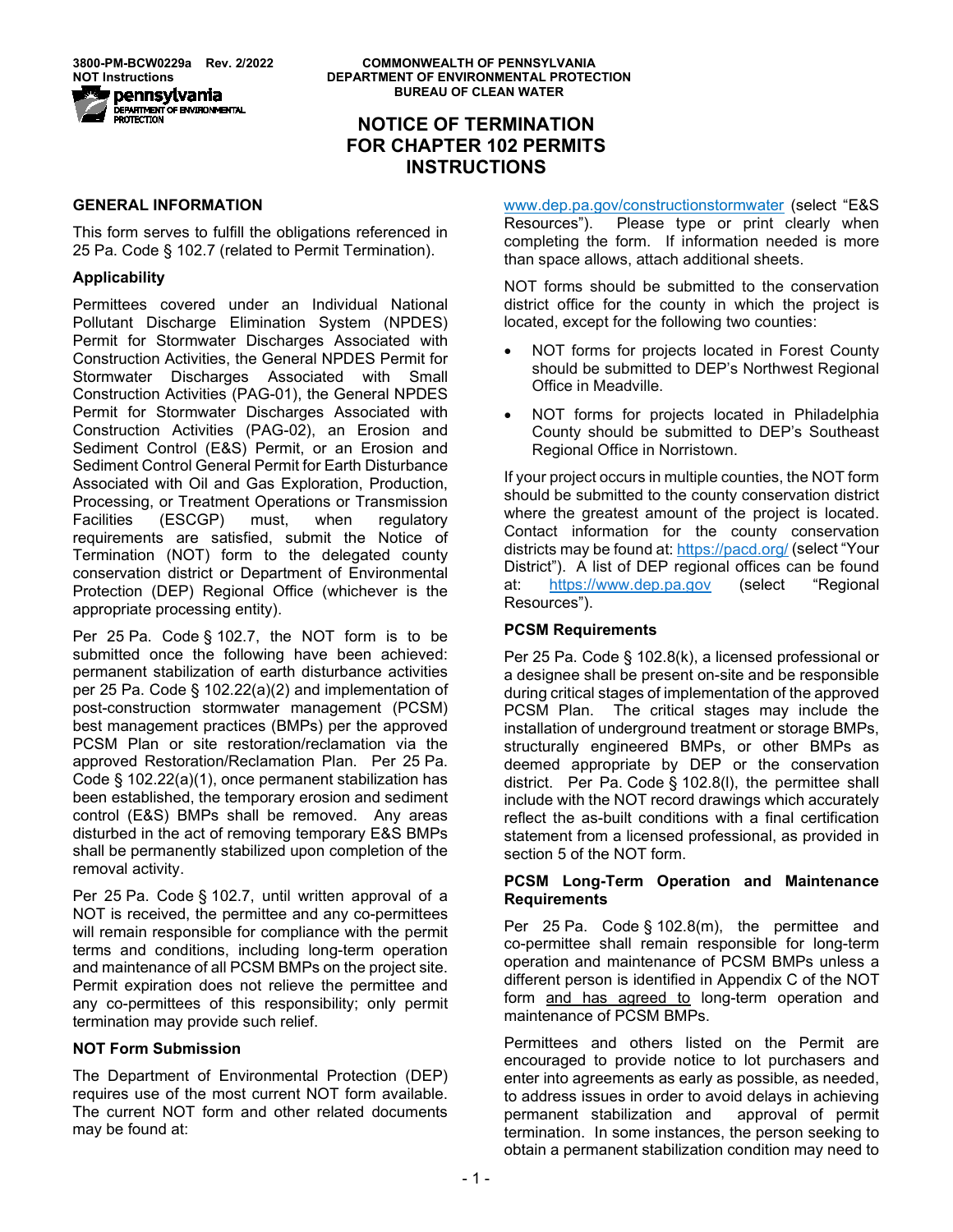pursue legal remedies against entities preventing the stabilization condition from being achieved. For any property (not commonwealth- or federally-owned) containing PCSM BMP(s), the permittee or copermittee shall record an instrument with the recorder of deeds which will assure disclosure of the PCSM BMP(s) and the related obligations in the ordinary course of a title search of the subject property. The recorded instrument must:

- 1. Identify the PCSM BMP(s);
- 2. Provide for necessary access related to long-term operation and maintenance for PCSM BMP(s); and
- 3. Provide notice that the responsibility for long-term operation and maintenance of the PCSM BMP(s) is a covenant that runs with the land that is binding upon and enforceable by subsequent grantees.

A sample instrument may be found here: [Instrument](http://files.dep.state.pa.us/Water/BPNPSM/StormwaterManagement/ConstructionStormwater/InstrumentDeclarationRestrictionsCovenants.pdf)  [for the Declaration of Restrictions and Covenants.](http://files.dep.state.pa.us/Water/BPNPSM/StormwaterManagement/ConstructionStormwater/InstrumentDeclarationRestrictionsCovenants.pdf) This is a legal document which should be used with the advice of legal counsel. Proof of filing such an instrument is to be provided with the NOT form.

The long-term operation and maintenance plan, which is synonymous with the long-term operation and maintenance schedule which was contained in the PCSM Plan, shall be in a narrative format and:

- 1. List the PCSM BMP(s);
- 2. Provide for routine maintenance activities and an inspection schedule for each PCSM BMP;
- 3. Provide for repair or replacement of the PCSM BMP(s) as needed to ensure continual function as designed; and
- 4. Describe how access to the PCSM BMP(s) will be provided.

Unless an alternative process is approved by DEP in writing, upon sale or transfer of any parcel, lot, road, or other real property included within the permit boundary, the permittee shall notify the purchaser, grantee, or transferee of the long-term PCSM BMP operation and maintenance requirements. The permittee shall expressly identify:

- 1. The PCSM BMPs on each property;
- 2. The schedule for inspection and reporting;
- 3. The person or entity responsible for long-term operation and maintenance of the PCSM BMPs; and
- 4. How access to the BMPs will be achieved, and shall obtain approval from the purchaser, grantee or transferee.

A sample of such "landowner notice" may be found here: [New Property Owner Post-Construction](http://files.dep.state.pa.us/Water/BPNPSM/StormwaterManagement/ConstructionStormwater/NewPropertyOwnerNotificationForm.pdf)  [Stormwater Management Best Management](http://files.dep.state.pa.us/Water/BPNPSM/StormwaterManagement/ConstructionStormwater/NewPropertyOwnerNotificationForm.pdf)  [Practice\(s\) Notification and Operation and](http://files.dep.state.pa.us/Water/BPNPSM/StormwaterManagement/ConstructionStormwater/NewPropertyOwnerNotificationForm.pdf)  [Maintenance Agreement.](http://files.dep.state.pa.us/Water/BPNPSM/StormwaterManagement/ConstructionStormwater/NewPropertyOwnerNotificationForm.pdf) This is a legal document which should be used with the advice of legal counsel. Any such landowner notices are not required to be

recorded with the instrument; however, they must be submitted with the NOT form. NOTE: A planned community declaration may be considered landowner notice if the declaration addresses the preceding bulleted items.

#### **INFORMATION REQUIRED FOR THE NOT FORM TO BE CONSIDERED COMPLETE**

The reviewing entity will review the NOT form and attachments against the NOT Completeness Review and Fieldwork Checklist to document the submission of all required NOT paperwork. If the NOT contains minor deficiencies, the permittee will be notified via telephone or email to explain the deficiencies and to offer the opportunity to submit the necessary materials within 30 calendar days of the original NOT receipt. If the NOT is deemed to be incomplete, or if information requested is not received within the 30-calendar day review period, a written notice of denial, and reasons for such denial, will be provided to the permittee, along with a request to resubmit the NOT form. Once a NOT form is deemed complete, the reviewing entity will schedule and conduct an on-site inspection to verify project completion and permanent stabilization.

The following information must be submitted for the application to be considered complete.

### **Section 1. Permit Information**

Check the appropriate box for the permit type and provide the permit number.

#### **Section 2. Project Location or Physical Address**

Provide the project site name, address, municipality, and county. Provide the latitude and longitude coordinates for the approximate center of the project site area, in degrees, minutes, and seconds.

#### **Section 3. Reason for Permit Termination**

Check the appropriate box which describes the reason for the submittal of the NOT form. In most cases, the NOT form should not be submitted until all construction activity identified in the E&S/PCSM Plans is complete and all disturbed areas have been stabilized. For example, for a subdivision where the operator will construct the infrastructure (roads, utilities, etc.) and houses, the operator should not submit the NOT form until all construction activity identified in the plans are complete and all disturbed areas have been stabilized. This includes individual lot development (i.e. house, driveway, and lawn construction). Thus, the first box should be checked.

However, circumstances may warrant a full permit termination after either some or none of the planned activities (i.e., any earth disturbance activities, such as clearing, grubbing, grading or the installation of E&S BMPs) were conducted, the site has been stabilized, and there is no intention for the permittee to commence or continue construction at the project site.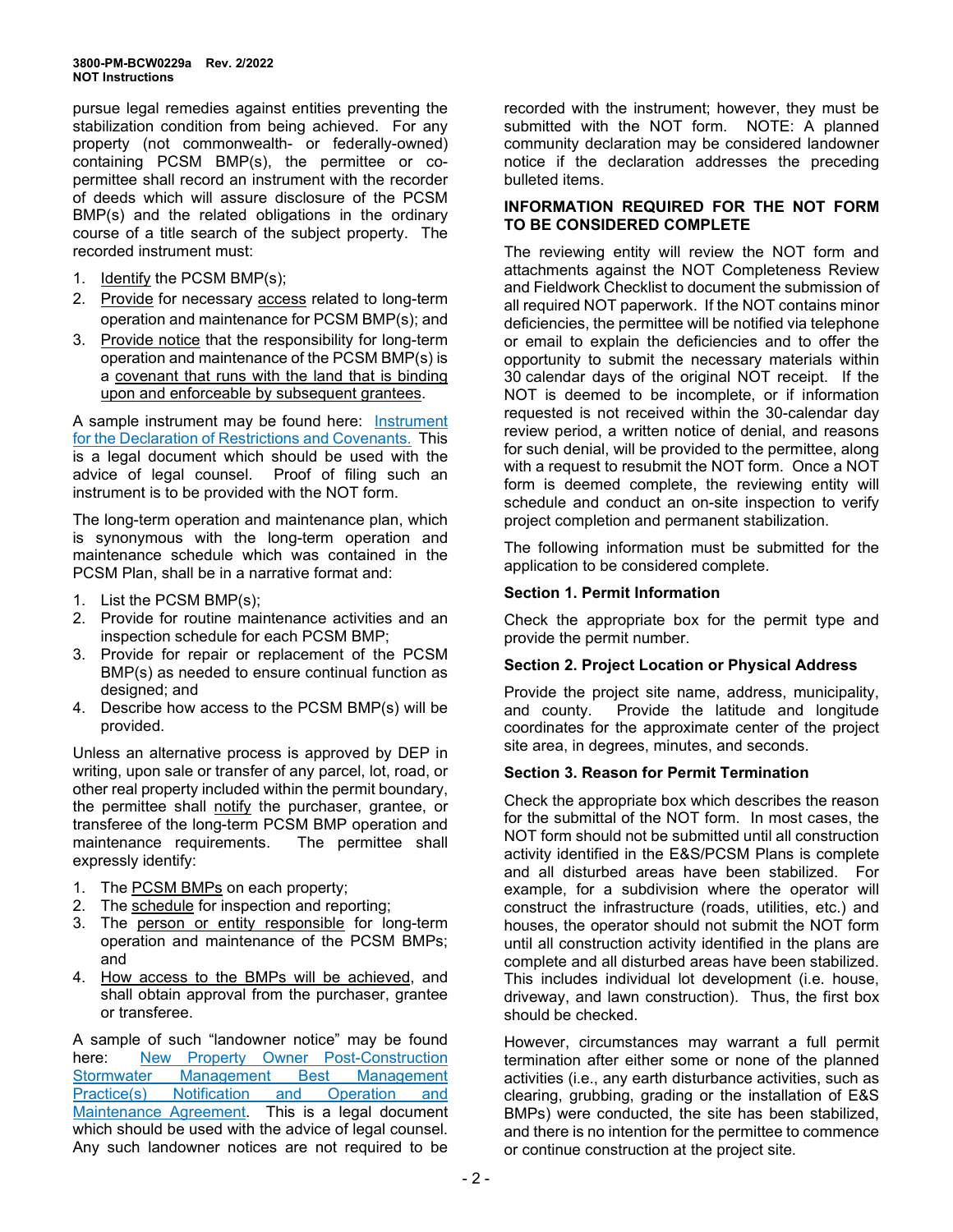- For full terminations where **some of the planned activities were conducted including the installation or utilization of PCSM BMPs**, complete Sections 1 through 6 and other applicable sections of the NOT form (as described in Section 6 of the NOT instructions) as well as the applicable sections of the Completeness Review and Fieldwork Checklist.
- For full terminations where **some of the planned activities were conducted yet no PCSM BMPs**  complete Sections 1 through 4 of the NOT form and Section 4 of the Completeness Review and Fieldwork Checklist. In lieu of the Section 8 certification, submit a signed cover letter and indicate in the letter that some earth disturbance activities took place, no PCSM BMPs were installed, and the site has been permanently stabilized.

**NOTE** – This type of full termination also requires that no proposed impervious or semi-impervious (e.g., gravel) areas were constructed.

• For full terminations where **no planned activities were conducted,** complete Sections 1 through 4 of the NOT form and Section 4 of the Completeness Review and Fieldwork Checklist. In lieu of the Section 8 certification, submit a signed cover letter and indicate in the letter that no earth disturbance activities took place and no temporary E&S BMPs were installed.

If a permittee(s) wishes to terminate permit coverage on a portion of a project which is complete and permanently stabilized while continuing to maintain permit coverage on the remaining portion of a project until completion, this can be achieved through a partial permit termination. The following criteria must be met to utilize a partial permit termination:

- 1. Unless otherwise approved by DEP in writing, both the area of land to be terminated and the remaining land must be five (5) acres or greater. Therefore, the total project site must be ten (10) acres or greater.
- 2. Except for linear projects that involve restoration to pre-construction conditions, to the extent practicable, in accordance with 25 Pa. Code § 102.8(n), both portions of the project must not be hydrologically connected to (contributing stormwater drainage/flows to or receiving stormwater drainage/flows from) each other, up to and including the 100-year storm event. For example, if a BMP is located within the completed portion of the site and infiltrates the 2-year/24-hour storm but overflows during larger storm events to a larger basin which is not contained within the

completed portion of the site, the partial NOT will not be approved.

3. Single lot terminations are permitted, so long as they meet the criteria above.

Provide a description of the portion of the project site to be terminated and provide the metes and bounds (attach additional sheet, if necessary). If submitting a NOT form for a partial termination, a notice of intent or permit application for an amendment to the permit to reflect the reduction in the project site must be submitted concurrently. The permit type must be the same as the originally issued permit, except that current PAG-02 permittees may request PAG-01 coverage for the remaining portions of a project site if eligible.

### **Section 4. Permittee Information**

Provide the name, address, telephone number, and email address of the permittee and any additional permittees (those who had been listed as co-applicants<br>on the permit application). The name(s) and on the permit application). address(es) provided here must match the name(s) and address(es) of the applicant(s) on the permit application, unless the permit was transferred to a new permittee(s); in which case, the name(s) and address(es) must match the name(s) and address(es) listed on any applicable transfer form.

### **Section 5. Final Certification of Licensed Professional**

Per 25 Pa. Code § 102.8(k), a licensed professional or a designee shall be present on-site and be responsible during critical stages of implementation of the approved PCSM Plan. A licensed professional, which is defined in 25 Pa. Code § 102.1 as *professional engineers, landscape architects, geologists, and land surveyors to practice in this Commonwealth*, must complete, sign, and seal this section. Although a designee of the licensed professional may have provided oversight during critical stages on behalf of the licensed professional, the designee may not complete this section. This section must be completed by a licensed professional. This section must be completed for all NPDES-permitted projects regardless of whether the project includes PCSM BMPs or is a restoration/reclamation activity.

In conjunction with this section, **Appendix A** must be completed to provide a summary of installed PCSM BMPs, and a copy of the project's record drawings must be attached to the NOT form. The record drawings must accurately reflect as-built conditions and need to contain a level of detail sufficient for the person responsible for the long-term operation and maintenance of the BMPs to locate, access, and properly maintain the BMPs. The record drawings should contain the same information as the PCSM Plan and note any changes from the PCSM Plan (preferably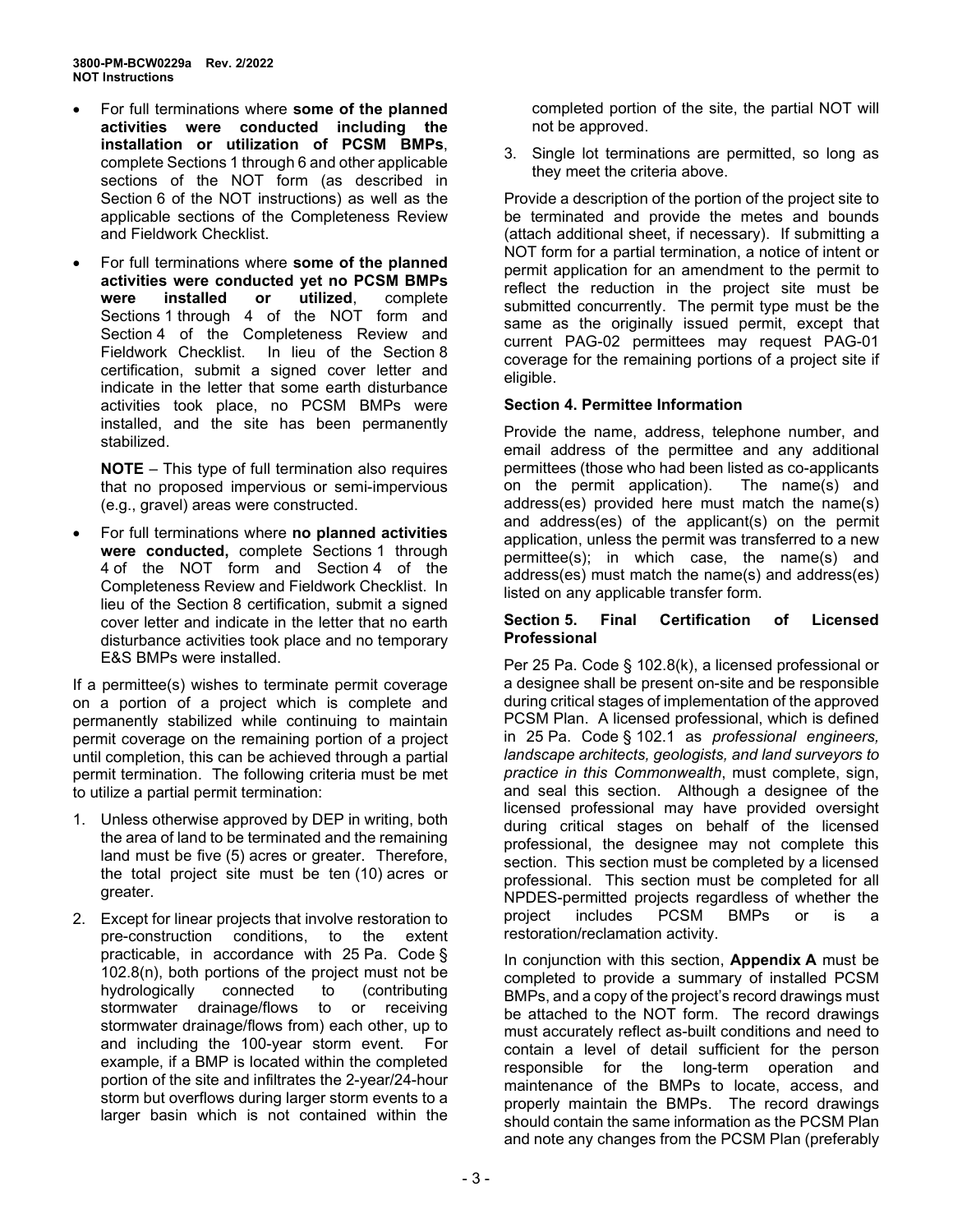overlain). *Note: Changes made to a PCSM Plan may require an amendment to permit coverage.* **Appendix B**, the Record Drawings Checklist, must be completed as verification that all applicable items are included in the record drawings. If applicable items are missing, the reviewing entity may request resubmittal of the record drawings.

### **Section 6. Long-Term Operation and Maintenance and Restoration/Reclamation**

Check the box which describes the final status of the site. If any non-restoration or non-reclamation PCSM BMPs were installed or utilized (including non-structural BMPs which do not require installation but are utilized as a part of the PCSM Plan, e.g., street sweeping) within the project area encompassed by the NOT, then the first box must be checked (and Section 7 of the NOT as well as Appendices A, B, and C must be completed). If the project area encompassed by this NOT is to be completely restored or reclaimed (per 25 Pa. Code  $\S$  102.8(n)), then the second box must be checked (and Section 7 of the NOT as well as Appendices A, B, and C are not required to be completed).

# **Section 7. Proof of Instrument Filing with the Recorder of Deeds Office**

Per 25 Pa. Code § 102.8(m)(2), an instrument must be filed with the County Recorder of Deeds office, and proof of filing must be submitted with the NOT. However, if the answer to question 7.a is "yes," an instrument filing is not necessary at this time (but will be required at the time of a future property transfer) and the permittee is not required to complete section 7.b.

**NOTE** – The recorded instrument should reference the record drawings, which will be on file with the delegated county conservation district or DEP upon NOT submission.

For most projects, the instrument and attachments which were recorded during the initial filing (within 45 days of permit authorization/issuance) should be amended at the time of permit termination so that the plan on record is an accurate reflection of as-built conditions for the benefit of current and future responsible parties.

Proof of filing the instrument and attachments with the Recorder of Deeds must be submitted with the NOT form. The combination of these two items is considered sufficient proof of filing:

- 1. A copy of the Recorder of Deeds receipt and
- 2. Completed Section 7.b of the NOT form.

Submission of a copy of the recorded instrument is also encouraged. In conjunction with this section, **Appendix C** must be completed to identify the person(s) (as defined at 25 Pa. Code § 102.1) who has agreed to be responsible for long-term operation and

maintenance of the PCSM BMPs. Complete the table as follows: In the first column, each PCSM BMP must be listed in a separate row, with each corresponding latitude and longitude provided in the second column of the same row. The full name, address, and phone number of the person responsible for each BMP must be provided in each row for which a BMP is listed.

### **Section 8. Permit Termination Certification**

The person listed in Section 4 is to complete this certification. If an additional permittee is listed in Section 4, print an additional Section 8 to be completed by the additional permittee. There is no need for a co-permittee who was brought onto the permit after permit authorization/issuance as an operator to complete the certification. Upon permit termination, all remaining co-permittees who had been brought onto the permit after authorization/issuance are automatically released from liability. The information provided in the certification must match the information provided on the permit application certification section or on any applicable permit transfer forms.

The permittee must complete the required certification by printing the permittee name in the first paragraph, checking the appropriate box as indicated below, entering the entity name both in the second paragraph and next to the appropriate checkbox, and providing the printed permittee name and title, permittee signature, and date:

- a. Corporations:
	- 1) A president, vice-president, secretary, or treasurer of the corporation in charge of a principal business function, or any other person who performs similar policy or decision-making functions for the corporation; or
	- 2) The manager of one or more manufacturing, production or operating facilities if authority to sign documents has been assigned or delegated to the manager in accordance with corporate procedures.
- b. Partnerships or sole proprietorships a general partner or the proprietor, respectively.
- c. Municipalities, State, Federal or other public agencies - either a principal executive officer or ranking elected official:
	- 1) The chief executive officer of the agency; or
	- 2) A senior executive officer having responsibility for the overall operations of a principal geographic unit of the agency (e.g., Regional Administrators of EPA).
- d. For individuals, no indication of entity name or title is necessary.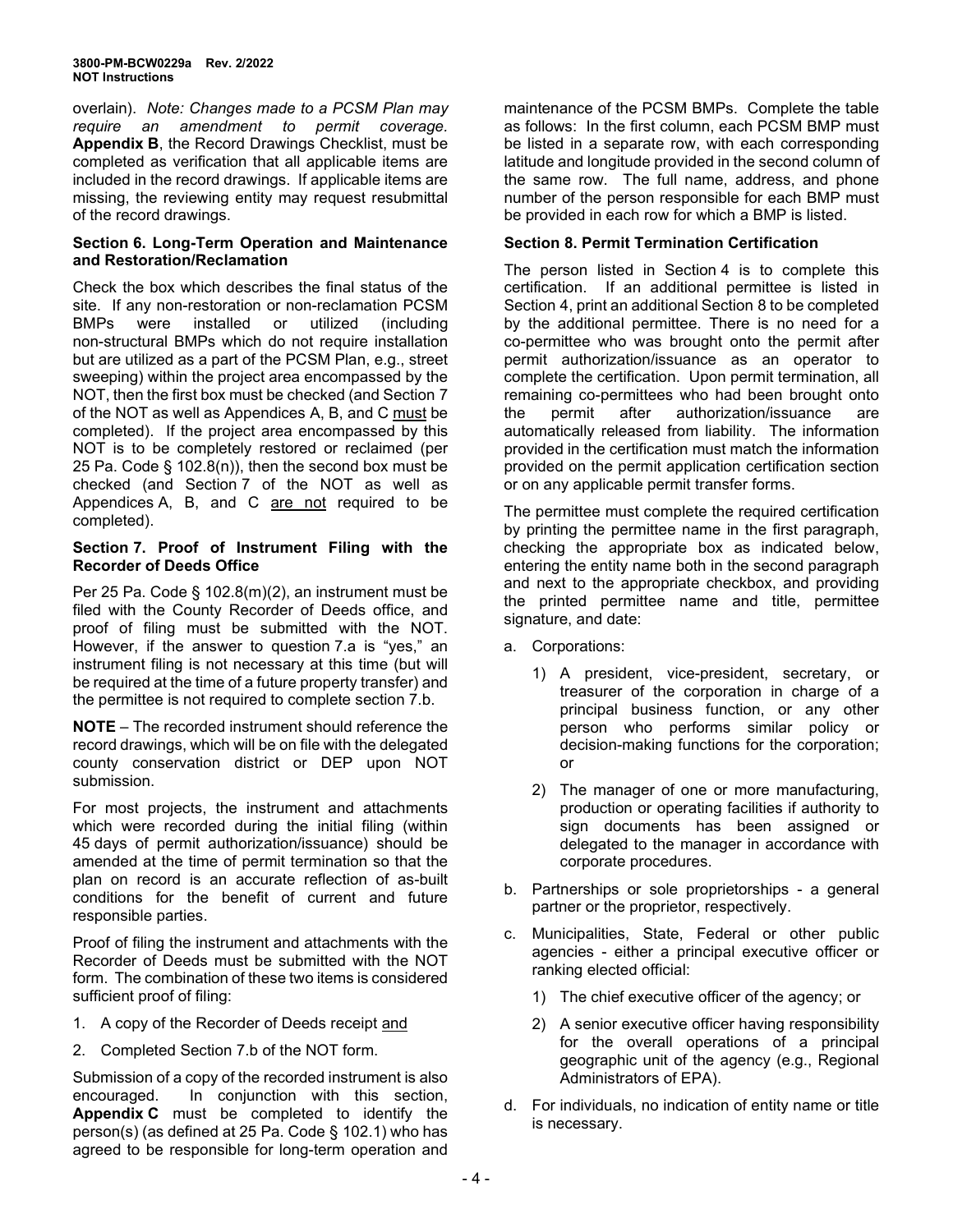If anyone else signs on behalf of a corporation, partnership, or public agency, documentation supporting delegation of contracting authority must be provided.

#### **Notice of Termination Completeness Review and Fieldwork Checklist**

The NOT paperwork, required to be submitted, is to be completed based on property ownership and the type of PCSM BMPs (see Section 6 of the NOT). Under the Paperwork Requirements section:

If your project contains PCSM BMPs installed per 25 Pa. Code §§ 102.8(a) through (m), and the property <u>is not</u> commonwealth- or federally-owned, check the boxes in the "Permittee Included" column in Section 1 of the checklist.

- If your project contains PCSM BMPs installed per 25 Pa. Code §§ 102.8(a) through (m), and the property is entirely commonwealth- or federally-owned, check the boxes in the "Permittee Included" column in Section 2 of the checklist.
- If your project contains PCSM BMPs installed per 25 Pa. Code § 102.8(n), regardless of ownership, check the boxes in the "Permittee Included" column in Section 3 of the checklist.

Under Section 4, "Field Inspection," all project types must check the boxes in the "Permittee Addressed" column.

The permittee shall retain a copy of the record drawings and shall also provide a copy, as part of the approved PCSM Plan, to the person(s) identified in Appendix C, as being responsible for the long-term operation and maintenance of the PCSM BMP(s). Additional copies of the NOT form and record drawings shall also be provided to the local municipality.

# **AFTER PERMIT TERMINATION**

DEP's Sample Instrument for the Declaration of Restrictions and Covenants includes the following language:

"Upon any reduction, loss, or failure of any PCSM BMP, the Grantor shall take immediate action to restore, repair, or replace the BMP or provide an alternative method of treatment. If a modification to the installed PCSM BMPs is proposed for any reason, this Instrument shall not be amended, terminated or in any way modified by the Grantor without the express prior written approval of the Commonwealth of Pennsylvania Department of Environmental Protection (Department). After receiving approval from the Department, the Grantor shall record any such amendment, termination or modification of this Instrument. If an amendment or modification of this Instrument is needed for reasons other than PCSM BMP modification or site redevelopment, the Grantor shall provide notice to the Department or delegated county conservation district in writing at least 20 business days prior, unless otherwise approved by Department, to recording any amendment, termination or modification of this Instrument. After the 20 business days have elapsed without written notification from the Department, the Grantor may record any such amendment, termination or modification of this Instrument."

In the event an instrument other than DEP's sample instrument is utilized, the landowner or other responsible party should carefully review the instrument and consult with DEP prior to any modification or alterations to the PCSM BMPs. Any modification or alteration made without approval of DEP or delegated County Conservation District may be subject to enforcement action.